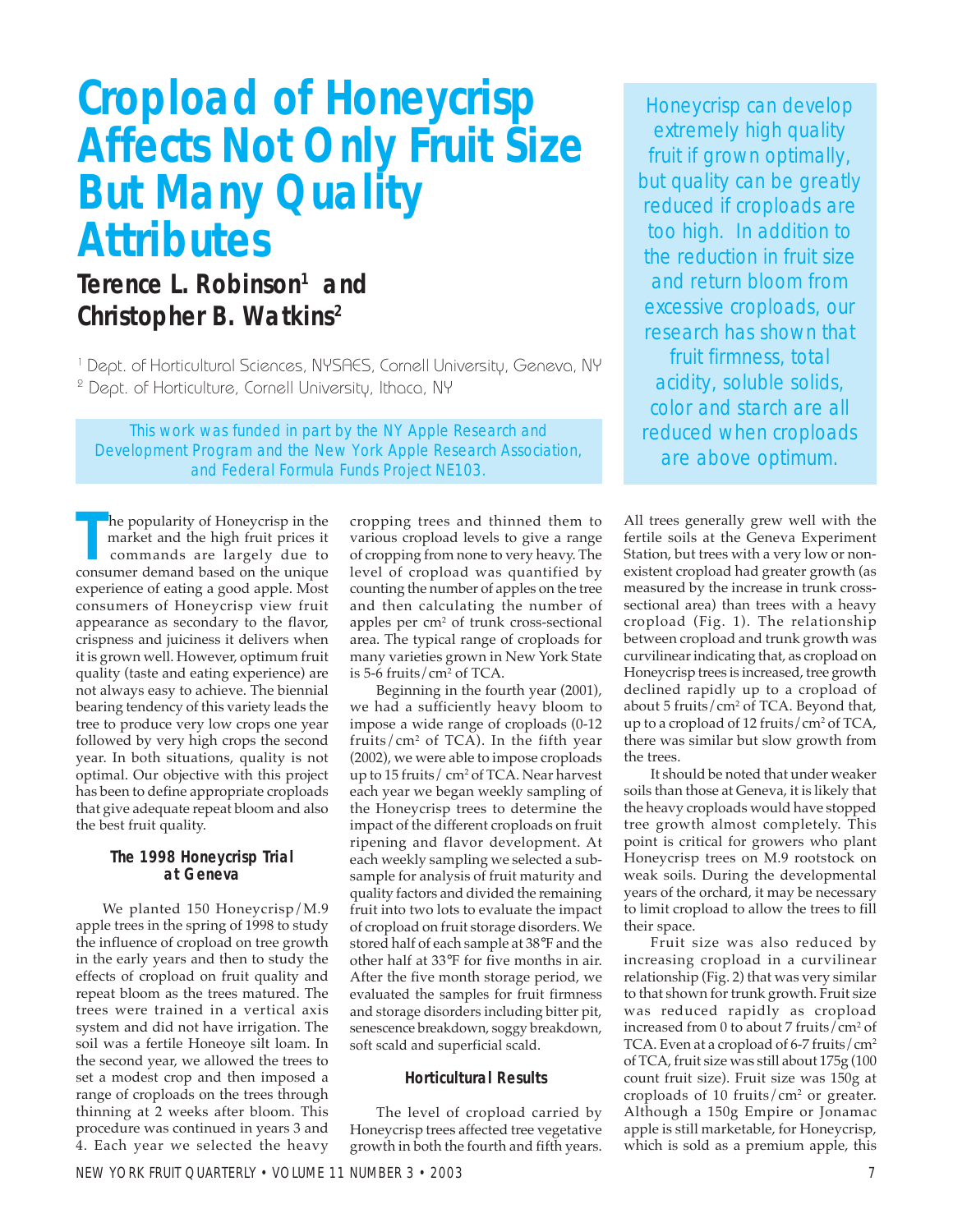size is not commercially acceptable. In contrast, at very low croploads, fruit size often approached 300g which is considered excessive by most marketers. In today's market, a Honeycrisp fruit size between 200 and 250g is considered optimal. To obtain that fruit size in our study would have required a cropload of less than 5 fruits/cm2 of TCA. This seems suboptimal compared with Empire and Gala and is indicative of the need to sacrifice total yield to obtain the optimum fruit size for the market.

Return bloom the following season was also reduced by increasing croploads (Fig. 3). The statistical relationship was linear and steeper indicating that the higher the cropload that is allowed to persist on a Honeycrisp tree, the greater the inhibition of flowering the following year. The trees became non-flowering at croploads greater than 9 fruits/ $\text{cm}^2$  of TCA. Also surprising was the significant variation about the trend line. There were some trees which had relatively low croploads and produced very few flower buds the following year (points in the lower left hand corner of Fig. 3). There were very few trees that had a heavy cropload the previous year that came back with significant flowering (points in the top right hand corner of the figure. The suppressive effect of high croploads on next year's flowering was slightly greater in 2002 than in 2001 as indicated by the dashed line in Fig. 3 that dips below the solid line at the high croploads. It is disturbing to see that many trees had no flowers following what we typically have called medium croploads (6-7 fruits/cm2 of TCA).

For adequate cropping, most growers prefer to have a minimum of 40- 50 percent of the spurs flowering each year. To achieve that level of flowering would have required relatively low croploads of 3-4 fruits/ $\text{cm}^2$  of TCA the previous year. An undesirable situation is to have every spur on the tree flowering (snowball bloom indicated by points in the upper left-hand side of the figure) because this is almost always followed by no flowering the following year. Management strategies to stimulate a 50- 60 percent of the spurs to flower are needed.

Many Honeycrisp growers have observed leaves with a blotchy or mottled appearance that is first evident in mid-July. We related this disorder to cropload (Fig. 4). Trees with light or no crop always had more serious leaf mottling than heavy cropping trees. The severity of the disorder increased rapidly as cropload dropped below 5 fruits/cm2 of TCA. It is not known if this disorder causes any deleterious effects on the tree or its longevity.

#### **Fruit Maturation**

Internal fruit ethylene concentration (IEC) measurements over the harvest period showed that ethylene in the fruit gradually rose as the fruits matured but that Honeycrisp does not produce high amounts of ethylene like McIntosh. At each harvest date in 2002, there was a consistent trend of higher ethylene associated with the higher cropload trees (Fig. 5). However, this relationship was quite weak and, in 2001, there was no statistical relationship between cropload and IEC. The higher IEC in fruit from heavy cropping trees indicates that they are slightly more mature than those from light cropping trees. This view was supported by the other harvest indices: a negative relationship between fruit firmness and cropload (Fig. 6), increased starch ratings associated with higher croploads (Fig. 7), and lower total acidity in the heavy cropping trees (Fig. 8).

In contrast, soluble solids content was lower in fruit from heavy cropping trees than that from light cropping trees (Fig. 9). Typically soluble solids increase during fruit ripening. However, the effect of high croploads depressing fruit soluble solids is probably not related to delayed ripening but rather to a shortage of carbohydrate supply for the developing fruits on the heavy cropping trees. In this case, soluble solids content is not a good indicator of fruit ripening.

Similarly, measurements of fruit red color indicated that the heavy cropping trees had poorer fruit color than light cropping trees (Fig. 10). This was the most striking visual evidence of the cropload effect on fruit ripening. At harvest we observed that fruit from trees which had in excess of 10 fruits/ cm2 of TCA just did not develop commercially acceptable fruit color. The curvilinear relationship in Figure 10 indicates that fruit color is reduced slowly as cropload is increased up to about 6 fruits/ $\text{cm}^2$  of TCA. However, the curve becomes very steep at the higher croploads. The lack of characteristic fruit color development at high croploads is probably indicative of a shortage of resources rather than delayed maturity of the fruit.

In summary, fruit from heavy cropping trees appeared to be more



Figure 1. Effect of cropload on trunk cross sectional area increase of Honeycrisp/M.9 in the fourth year (2001).



Figure 2. Effect of cropload on fruit size of Honeycrisp/M.9 in the fourth year (2001).



Figure 3. Effect of cropload on return bloom of Honeycrisp/M.9 in the fourth and fifth years (2001 and 2002).



Figure 4. Effect of cropload on leaf blotch symptoms of Honeycrisp/M.9 in the fourth year (2001). Rating scale: 1=no symptoms, 2=25% of shoots show symptoms, 3=50% of shoots show symptoms, 4=75% of shoots show symptoms, 5=100% of shoots show symptoms.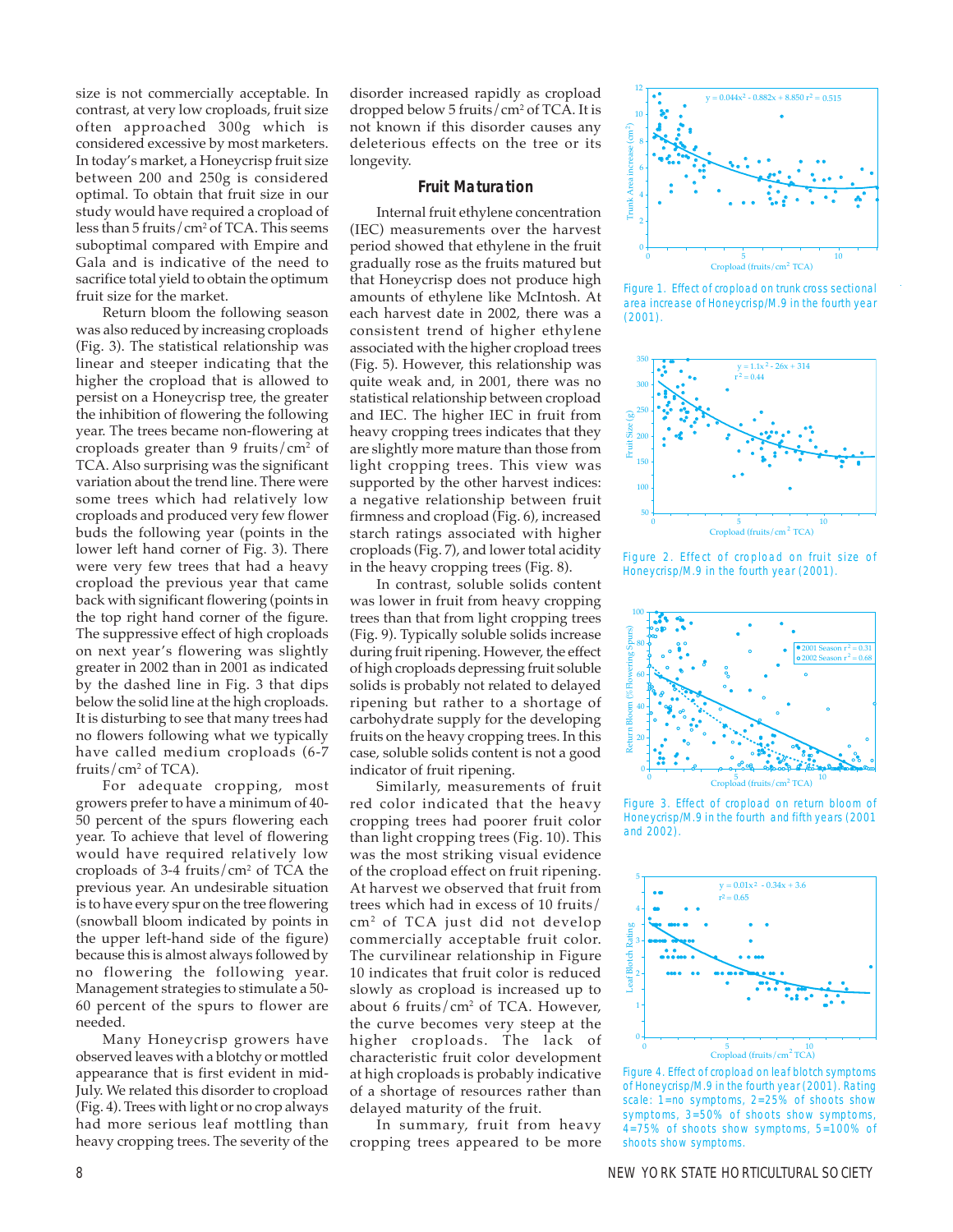

Figure 5. Effect of cropload on internal fruit ethylene concentration of Honeycrisp/M.9 in the fifth year (2002).



Figure 9. Effect of cropload on soluble solids content of Honeycrisp/M.9 in the fourth year (2001).



Figure 10. Effect of cropload on fruit red color of Honeycrisp/M.9 in the fifth year (2002).



Figure 6. Effect of cropload on fruit firmness of Honeycrisp/M.9 in the fourth and fifth years (2001 and 2002).

mature because they produced more ethylene, were softer, had lower acidity, and higher starch ratings. Additionally, the poorer fruit color and reduced sweetness of the fruit probably indicates lack of adequate resources to develop optimum quality. We did not objectively measure taste and juiciness, but subjective judgements indicate that the fruit from trees with croploads greater than 9-10 fruits/ $\rm cm^2$  of TCA were of very poor quality and would be less acceptable



Figure 7. Effect of cropload on starch rating of Honeycrisp/M.9 in the fifth year (2002).

in the marketplace. From a fruit quality perspective, it would appear that croploads around 5 fruits/cm2 of TCA are optimum, resulting in good fruit color and soluble solids and medium acidity.

### **Fruit Storage Disorders**

Cropload also greatly affected storage quality of Honeycrisp apples. After storage for five months, fruit from trees with higher croploads were softer, but had lower incidences of bitterpit,

**TABLE 1**



Figure 8. Effect of cropload on total acidity of Honeycrisp/M.9 in the fifth year (2002).

senescent breakdown, rot and superficial scald (Table 1). Fruit from trees with higher croploads had greater soggy breakdown, but not soft scald. The poorer fruit firmness and quality from the high cropload tress at harvest resulted in poorer firmness after storage but lower susceptibility to fruit storage disorders.

Harvest date influenced fruit firmness and many of the storage disorders (Table 1). Firmness was greatest with the earliest harvest date, however, bitter pit

|                                                    |          | <b>Firmness</b><br>(lb) | Bitter pit | Senescent<br>Breakdown | Rot            | Soggy<br>breakdown | Soft<br>Scald | Superficial<br>Scald |
|----------------------------------------------------|----------|-------------------------|------------|------------------------|----------------|--------------------|---------------|----------------------|
| Regressions with Cropload                          |          | Negative**              | Negative** | Negative*              | Negative *     | Positive *         | <b>NS</b>     | Negative *           |
| <b>Harvest Date</b>                                |          |                         |            |                        |                |                    |               |                      |
|                                                    | Sept. 11 | 13.7                    | 5          |                        |                | 4                  | 6             |                      |
|                                                    | Sept. 18 | 13.3                    | 3          | 4                      | $\overline{2}$ | 9                  | 16            | 2                    |
|                                                    | Sept. 25 | 12.9                    |            | 2                      | 12             |                    | 14            | $\overline{2}$       |
| Statistical significance of<br>harvest date        |          | $* *$                   | $* *$      | <b>NS</b>              | $* *$          | $* *$              | $* *$         | $* *$                |
| Storage Temperature (°F)                           | 33       | 13.2                    |            |                        | 4              | 12                 | 17.0          | 8                    |
|                                                    | 38       | 13.3                    | 5          | 4                      | 6              | 0.4                | 7.2           | $\Omega$             |
| Statistical Significance of<br>storage temperature |          | <b>NS</b>               | $* *$      | $* *$                  | $* *$          | $* *$              | $* *$         | $* *$                |

NS=Means were not significantly different, \*=Means were significantly different, \*\*= Means were highly significantly different.